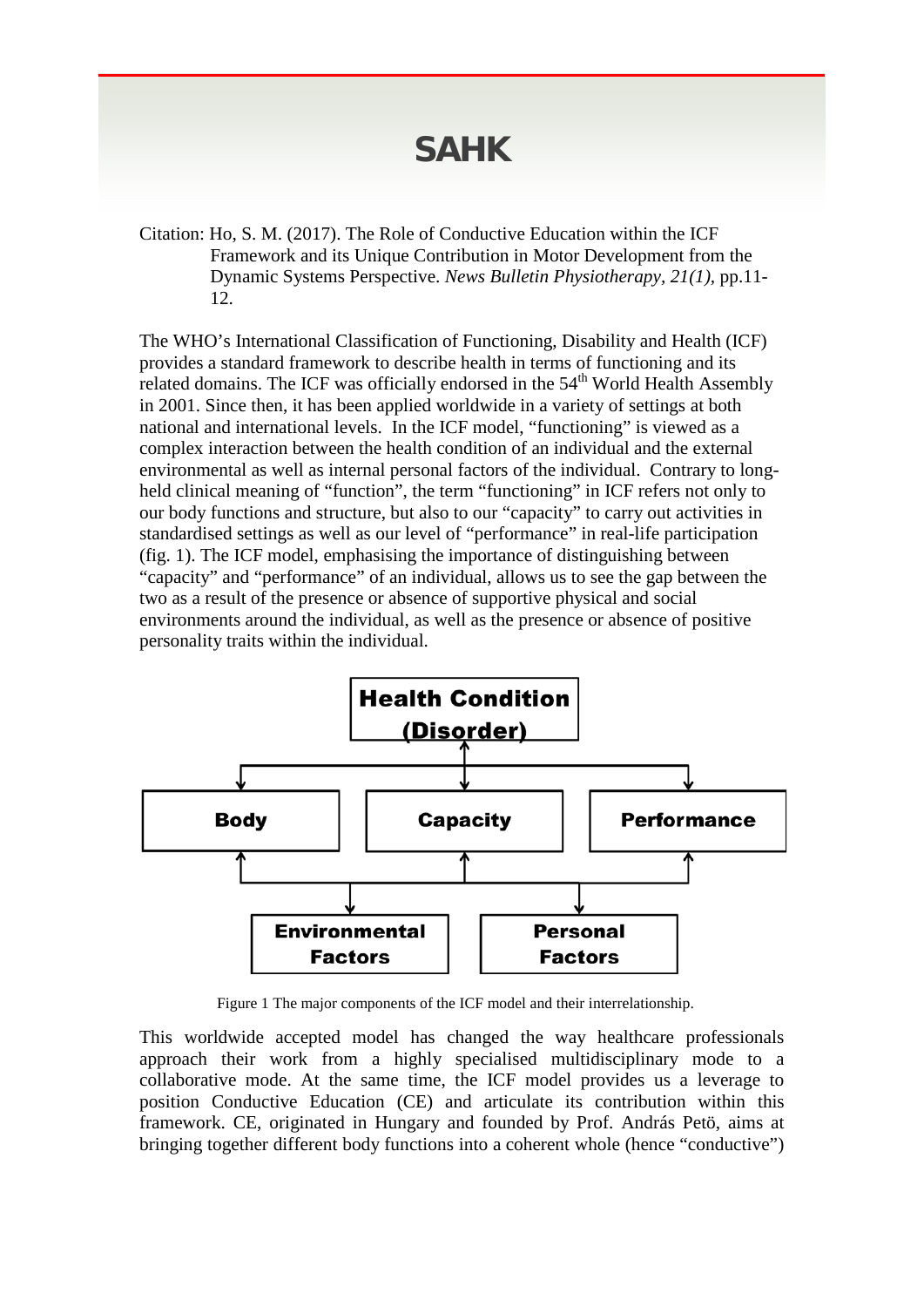by employing pedagogical methods in the upbringing (hence "education") of individuals with cerebral palsy (CP).

In SAHK, we attempt to conceptualise CE, from the ICF perspective, as a structured whole-day programme with parallel running of "task-based intervention" that builds capacity and "daily routine participation" that builds performance. The gap between capacity and performance is bridged by pedagogical methods that mobilise and strengthen social resources (primarily parents and peers) of the child as well as strengthening the child's personality development. In CE, we work closely with parents and make every effort to help children with special needs to experience successes in real-life and to build their confidence through daily experience of overcoming physical, mental, and psychosocial challenges. The ultimate aim is to cultivate self-reliant and resilient personalities that increase the children's prospects of autonomy, enabling them to take charge of their lives. These are the essence of CE that are generic to all children with developmental disabilities and not necessarily limited to CP.

For children with motor deficits like CP, CE also works on their body functions and structure through Rhythmical Intention and other manual techniques as well as on their physical environment through the provision of CE furniture and tools. However, for children with other range of sensorimotor deficits like autism, other therapeutic interventions like sensory integration, theory of mind, and executive functioning, etc together with assistive technology like augmentative and alternative communication, etc should also be incorporated into the rehabilitation of these children.

The merits of the task-based intervention in CE can best be explained by the Dynamic Systems Theory which was originated from physics and mathematics and has been applied to developmental psychology by Prof. Esther Thelen since the 80s. Traditional view sees a child's motor development as a passive outcome of a genetically predetermined plan and new motor behaviors can come about as long as the proper environmental conditions exist. Thelen, however, conducted a series of experiments that examined the crucial roles of situational and contextual factors in motor development and demonstrated that human movement was produced from the interaction of "individual", "task", and "environment" (fig. 2). According to Thelen, each child is an active problem-solver who is sensitive to changes in its "environment", in particular, to the "tasks" that are presented to him or her. Within the individual, cognitive, emotional, and motor subsystems form an integrated whole system that cannot be partitioned (fig. 2). Motor development occurs through problem solving in one's own ways, according to one's biological possibilities and daily experience.



17/F, 21 Pak Fuk Road North Point, HK 香港北角百福道 21 號 17 樓

PHONE 電話 (852) 2527 8978 FAX 傳真 (852) 2866 3727<br>FMAIL 雷郵 ho@sahk1963.or EMAIL 電郵 ho@sahk1963.org.hk<br>WEB SITE 網此 www.sahk1963.org.hl www.sahk1963.org.hk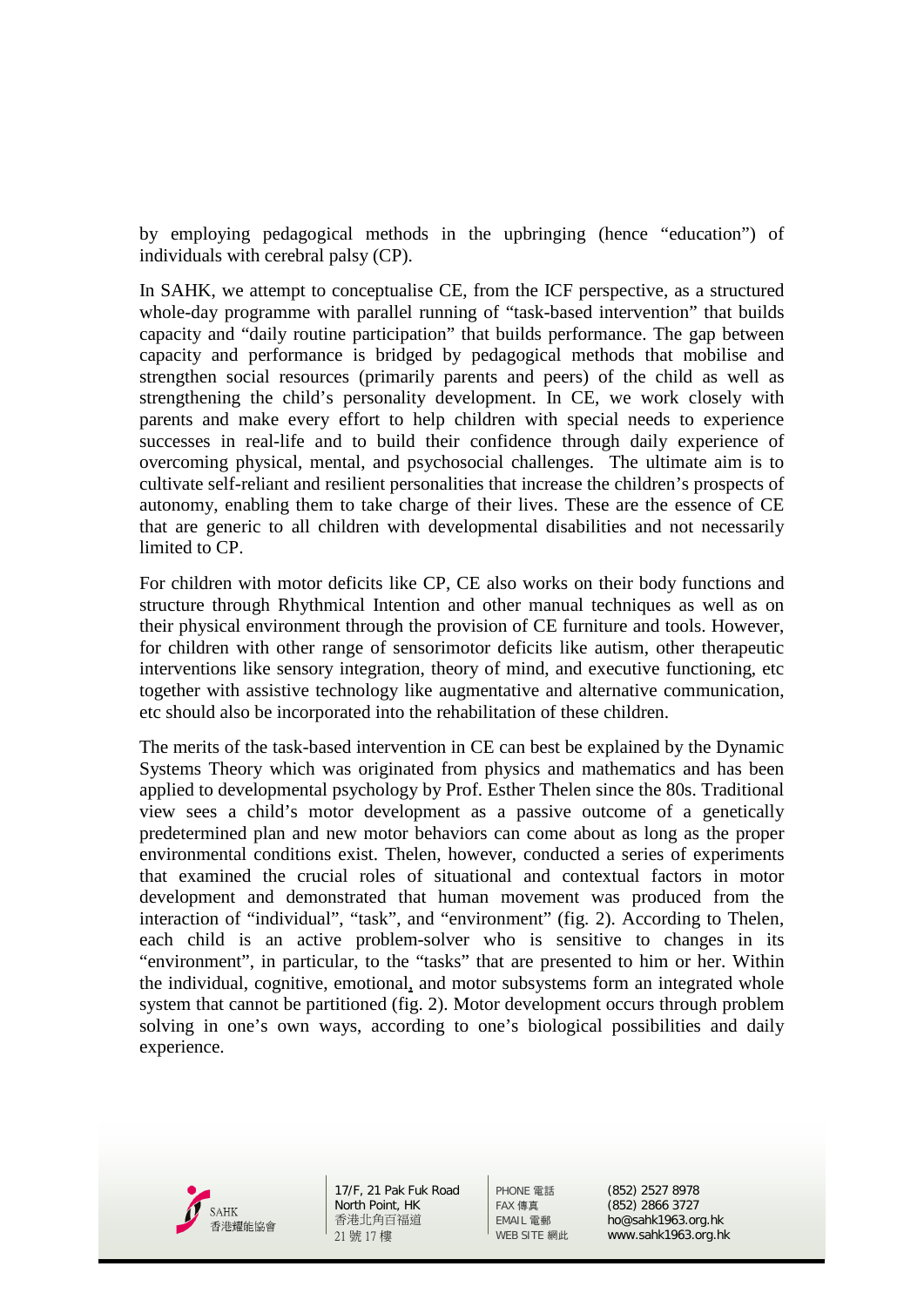

Figure 2 The interaction of individual, task and environment changes the movement. Within the individual, patterns of interactions between cognitive, emotional and motor sub-systems over time lead to changes in motor development.

Dynamic Systems Theory emphasises the child's active effort to coordinate his or her cognitive, emotional, and motor sub-systems during the problem solving process. In other words, to facilitate motor development in children with special needs, we should approach from tasks and environments rather than merely manually-guided facilitation. Moreover, we need to motivate the children to engage in active problem solving and to facilitate their accumulation of essential daily experience, both of which are crucial for the emergence of new motor behaviours. These are exactly what CE has been doing in its task-based intervention that serves to maximise the child's capacity to carry out the prescribed tasks in specific settings.

From the Dynamic Systems perspective, movement patterns of a child are softly assembled and are created and dissolved as the tasks and environment around the child change. New movements will only emerge when the child is given sufficient opportunities to experiment with different movement options in novel situations. In CE, customised daily routine schedule will be established for each child so that sufficient repetitions for the child to practice his or her motor abilities in a variety of real-life settings can be provided. Such a whole day scheduling of carefully selected daily routine participation can effectively promote performance in real-life situations. According to Thelen, dynamic systems principles can also be applied to other areas of development and are not necessarily restricted to the motor aspect.

SAHK introduced CE to Hong Kong since the 80s. With more than 30 years of localisation, it has become our organisational culture that governs our service design and delivery across a majority of our service units and serves as a philosophy in the operation of our transdisciplinary team. Thanks to the support from the Association, the author has recently written a book entitled 「 當 CE 遇上 ICF:全方位個案管理 之腦麻痺兒童篇 」 that consolidates our work in aligning CE with contemporary



17/F, 21 Pak Fuk Road North Point, HK 香港北角百福道 21 號 17 樓

PHONE 電話 (852) 2527 8978 FAX 傳真 (852) 2866 3727<br>EMAIL 雷郵 ho@sahk1963.or EMAIL 電郵 ho@sahk1963.org.hk<br>WEB SITE 網此 www.sahk1963.org.hl www.sahk1963.org.hk